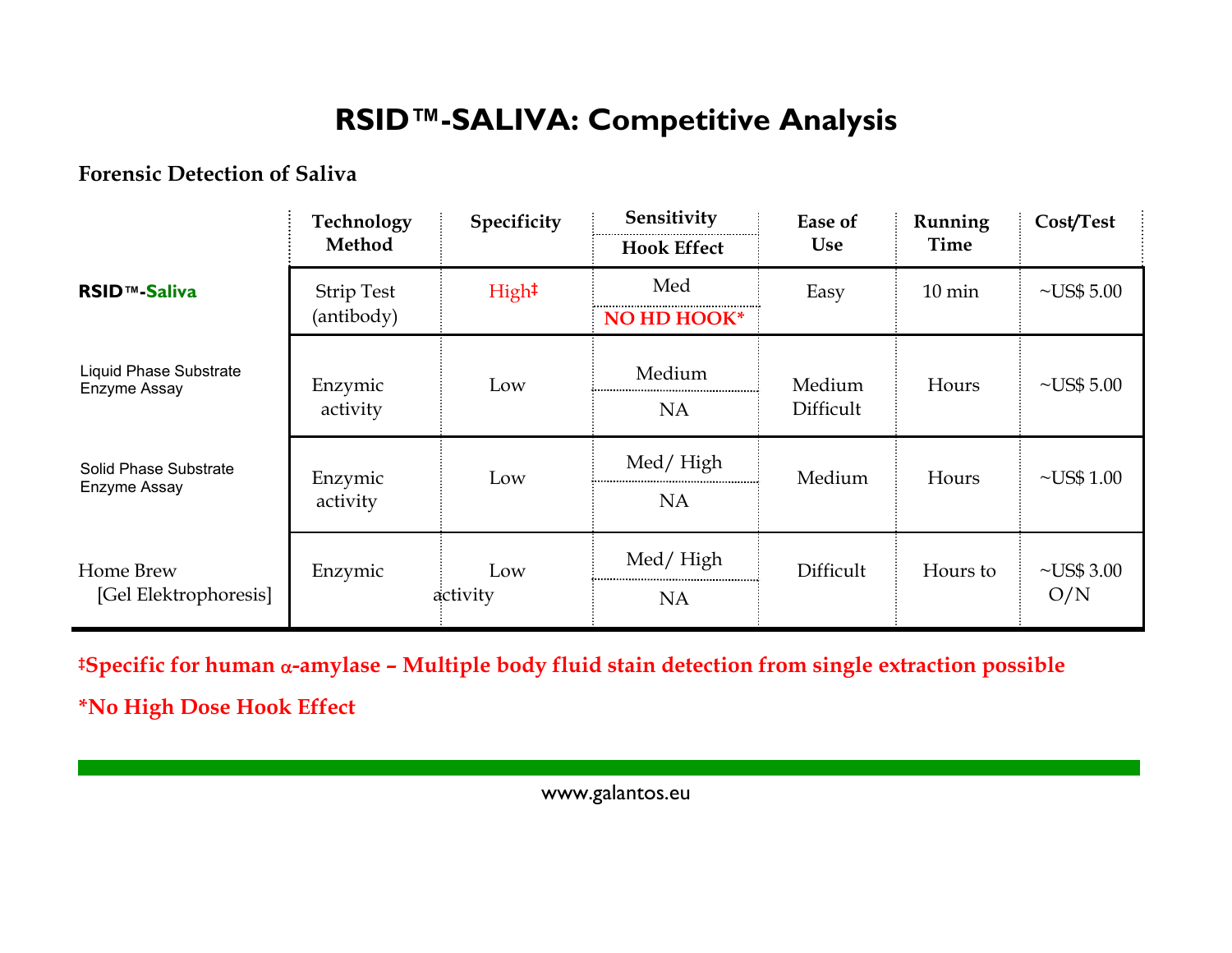



## **RSID™-SEMEN: Competitive Analysis**

#### **Forensic Detection of Semen**

|                                | Technology<br>Method            | Specificity                       | Sensitivity<br><b>Hook Effect</b> | Ease of<br><b>Use</b> | Running<br>Time  | Cost/Test        |
|--------------------------------|---------------------------------|-----------------------------------|-----------------------------------|-----------------------|------------------|------------------|
| <b>RSID<sup>™</sup>-Semen</b>  | <b>Strip Test</b><br>(antibody) | High<br>CONFIRMATORY <sup>‡</sup> | High<br>Yes                       | Easy                  | $10 \text{ min}$ | $\neg$ US\$ 7.00 |
| PSA-Based tests                | <b>Strip Test</b><br>(antibody) | Low                               | Low to Med<br>Yes                 | Easy                  | $10 \text{ min}$ | $\neg$ US\$ 5.00 |
| Acid Phosphatase               | Enzymic<br>activity             | Low                               | Low<br><b>NA</b>                  | Easy                  | $10 \text{ min}$ | $\sim USS$ 1.00  |
| Home Brew<br>[Immunodiffusion] | Antibody                        | Low                               | Low<br><b>NA</b>                  | Difficult             | Hours            | $\neg$ US\$ 3.00 |

**‡Confirmatory test for human semen – No animal or body fluid cross-reactivity - Multiple body fluid stain detection from single extraction possible**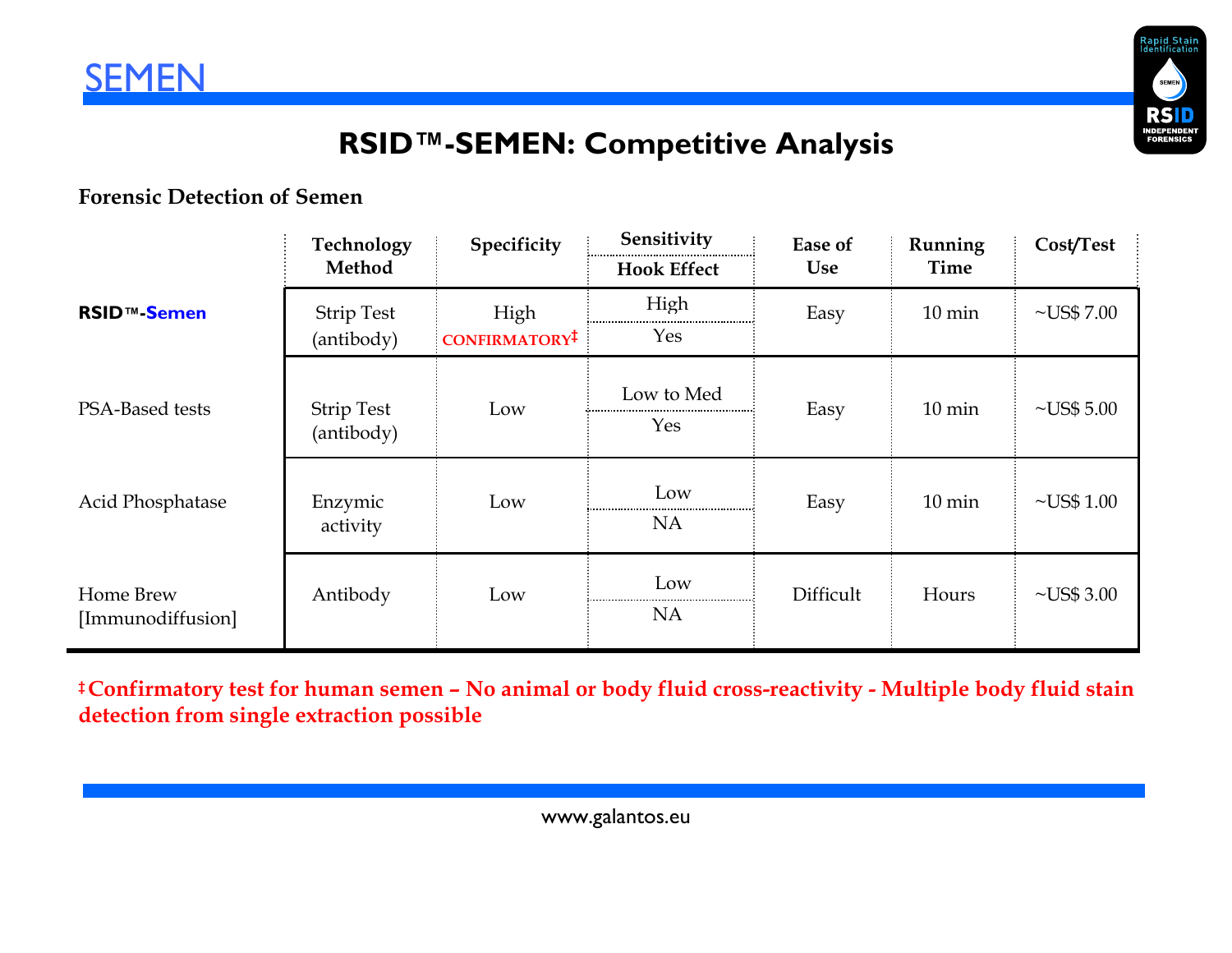

## **RSID™-Blood: Competitive Analysis**

### **Forensic Detection of Blood**

|                                  | Technology<br>Method            | Specificity                       | Sensitivity<br><b>Hook Effect</b> | Ease of<br><b>Use</b> | Running<br>Time  | Cost/Test        |
|----------------------------------|---------------------------------|-----------------------------------|-----------------------------------|-----------------------|------------------|------------------|
| <b>RSID™-Blood</b>               | <b>Strip Test</b><br>(antibody) | High<br>CONFIRMATORY <sup>‡</sup> | Med<br>NO HD HOOK*                | Easy                  | $10 \text{ min}$ | $\neg$ US\$ 6.00 |
| Hemoglobin-Based<br><b>Tests</b> | <b>Strip Test</b><br>(antibody) | Low to<br>Medium                  | High<br><b>YES</b>                | Med                   | $10 \text{ min}$ | $\sim USS 4.00$  |
| Chemical-Based<br><b>Tests</b>   | Heme<br>Chemistry               | Poor                              | Low<br><b>NA</b>                  | Easy                  | 5 min            | $\nu$ US\$ 1.00  |
| Home Brew                        | Antibody                        | Low                               | Low<br><b>NA</b>                  | Difficult             | Hours            | $\neg$ US\$ 3.00 |

**‡Confirmatory test for human blood – No animal or primate cross reactivity - Multiple body fluid stain detection from single extraction possible**

**\*No High Dose Hook Effect** 

www.galantos.eu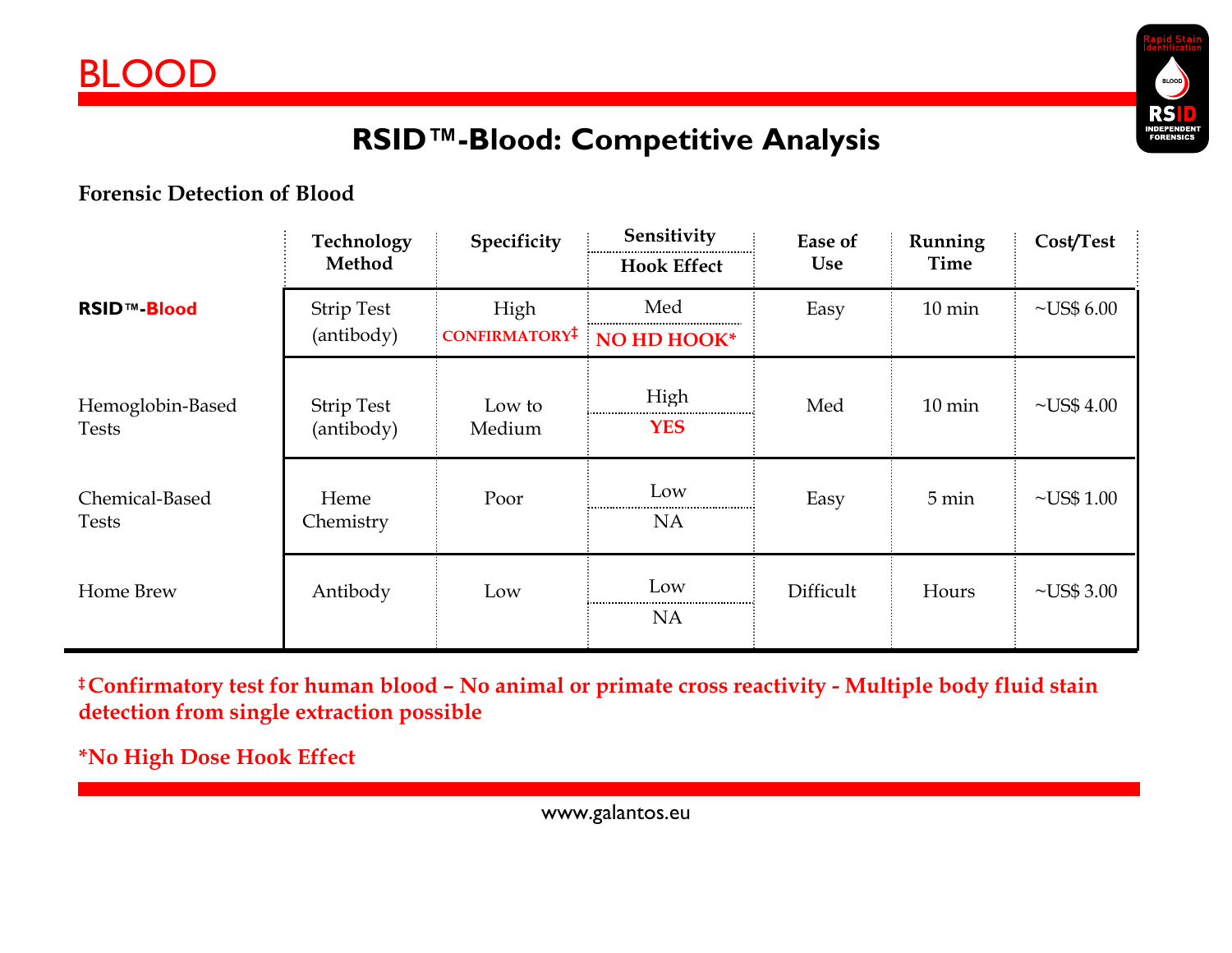# BLOOD SALIVA

- ◆ No Animal, Bacterial or Fungal Cross Reactivity
- ◆ No High Dose Hook Effect No HDHE false negatives No dilutions required
- ◆ Multiple Body Fluid Detection from a Single Extraction RSID™-Semen, RSID™-Blood, and RSID™-Saliva compatible
- ♦ Test Sensitivity Calibrated to DNA-STR analysis Positive RSID-Test  $\approx$  sufficient biological material for DNA

# BLOOD SEMEN

- 6 Only Confirmatory Tests for Human Blood No other body fluids cross-react No animal or Primate cross-reactivity
- 6 Only Confirmatory Tests for Human Semen No other body fluids cross-react No animal or Primate cross-reactivity
- Multiple Body Fluid Detection from a Single Extraction RSID™-Semen, RSID™-Blood, and RSID™-Saliva compatible

# SEMEN

- More Sensitive and More Specific than PSA-based Tests No cross reaction with other body fluids Sensitivity *unaffected* by blood, saliva, urine or vaginal secretions
- Multiple Body Fluid Detection from a Single Extraction RSID™-Semen, RSID™-Blood, and RSID™-Saliva compatible





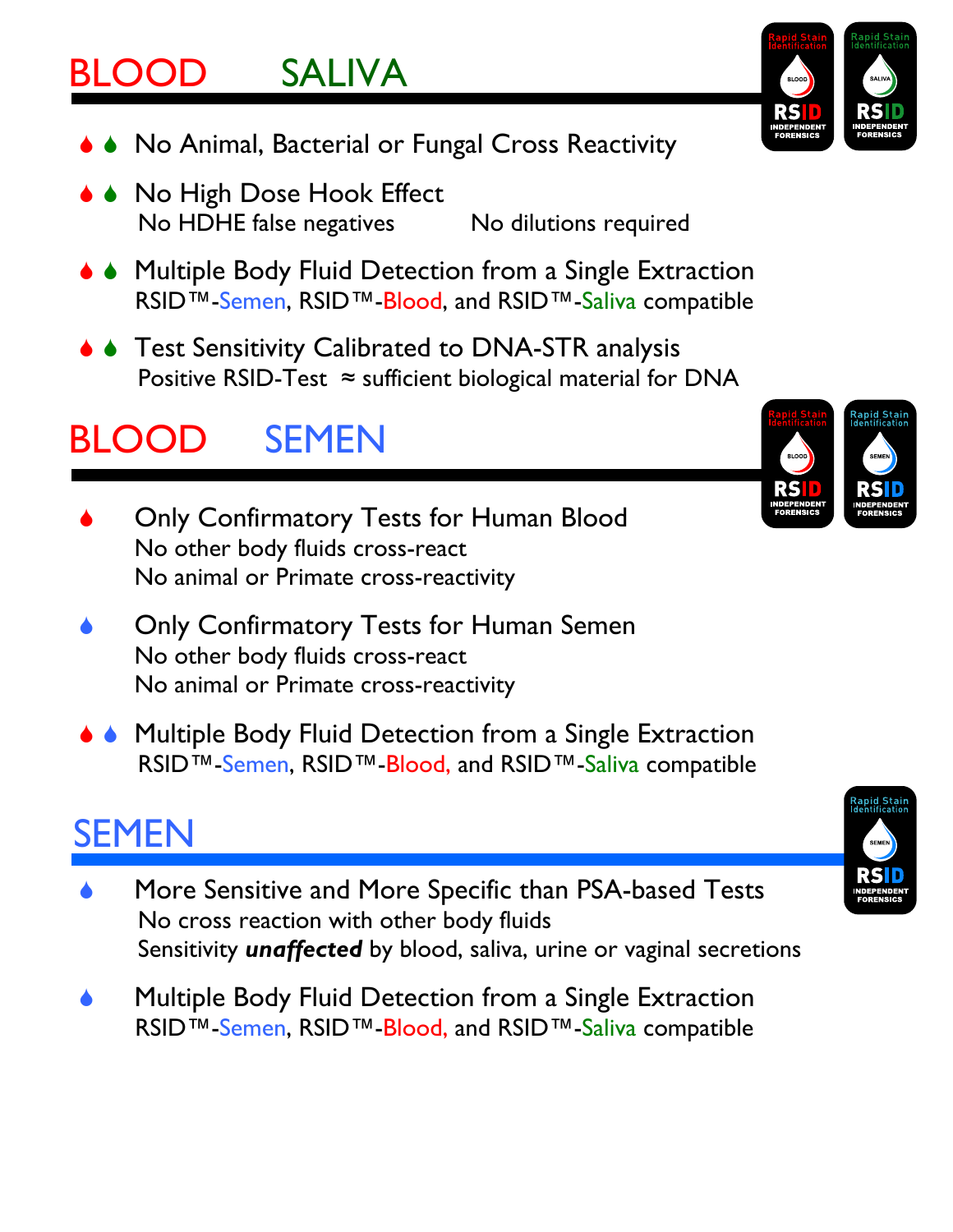## **SALIVA**

Current saliva detection methods use the enzymatic activity of amylase to infer the presence of saliva.

Bacterial, fungal and serum amylase activity will all demonstrate positive results with this test – Activity-based amylase activity and gel-based methods.

No specificity for human

No link, direct or indirect to ability to obtain STR data

Both require manipulation and solution preparation

Costs of test are hidden in the time, effort and cost of making and maintaining solutions as compared to RSID-Saliva

Most tests are more time consuming than RSID-Saliva as well

Only RSID-Saliva is specific for human

Only RSID-Saliva requires no dilution – test does not exhibit high dose hook effect so false negatives essentially eliminated.

RSID-Saliva tests for the antigen specific for human saliva – alpha amylase is found in brearst milk where it is produced by the mother as an aid to digestion for the newborn and as we all swallow up to a liter of saliva a day, fecal samples can also contain alpha amylase.

Test does not cross-react, but detects presence of antigen, which is unique to humans, but not completely localized to saliva.

### **SEMEN**

Current semen detection methods rely on

 strip test format for prostate specific antigen (PSA, also called p30) or presence of acid phosphatase activity (an enzyme that can be found in seminal fluid) or microscopic identification of sperm (using non-specific staining)

Issues with PSA/p30 testing:

 can be found in blood, female urine and breast milk, tests rely on differential levels of PSA/p30 in blood and seminal fluid – test is inhibited by vaginal secretions – sensitivity is reduced for real world samples

Issues with acid phosphatase testing

test is fast and cheap

 tests is very non-specific – vaginal secretions, saliva and blood all can cross-react test is least sensitive test – as compared to both RSID-Semen and PSA tests

### **BLOOD**

Current blood detection either uses hemoglobin-based strip tests or chemical tests for heme. Chemical tests for heme are completely non-specific: all hemes react, pennies react, metal react, but the tests are fast

Hemoglobin based tests cross react with several animal species and are awkward to use: test sensitivity is not adjusted to current laboratory practice and samples need to be diluted many times.

Hemoglobin-based strip tests for blood have pronounce high dose hook effect and are very prone to false negatives.